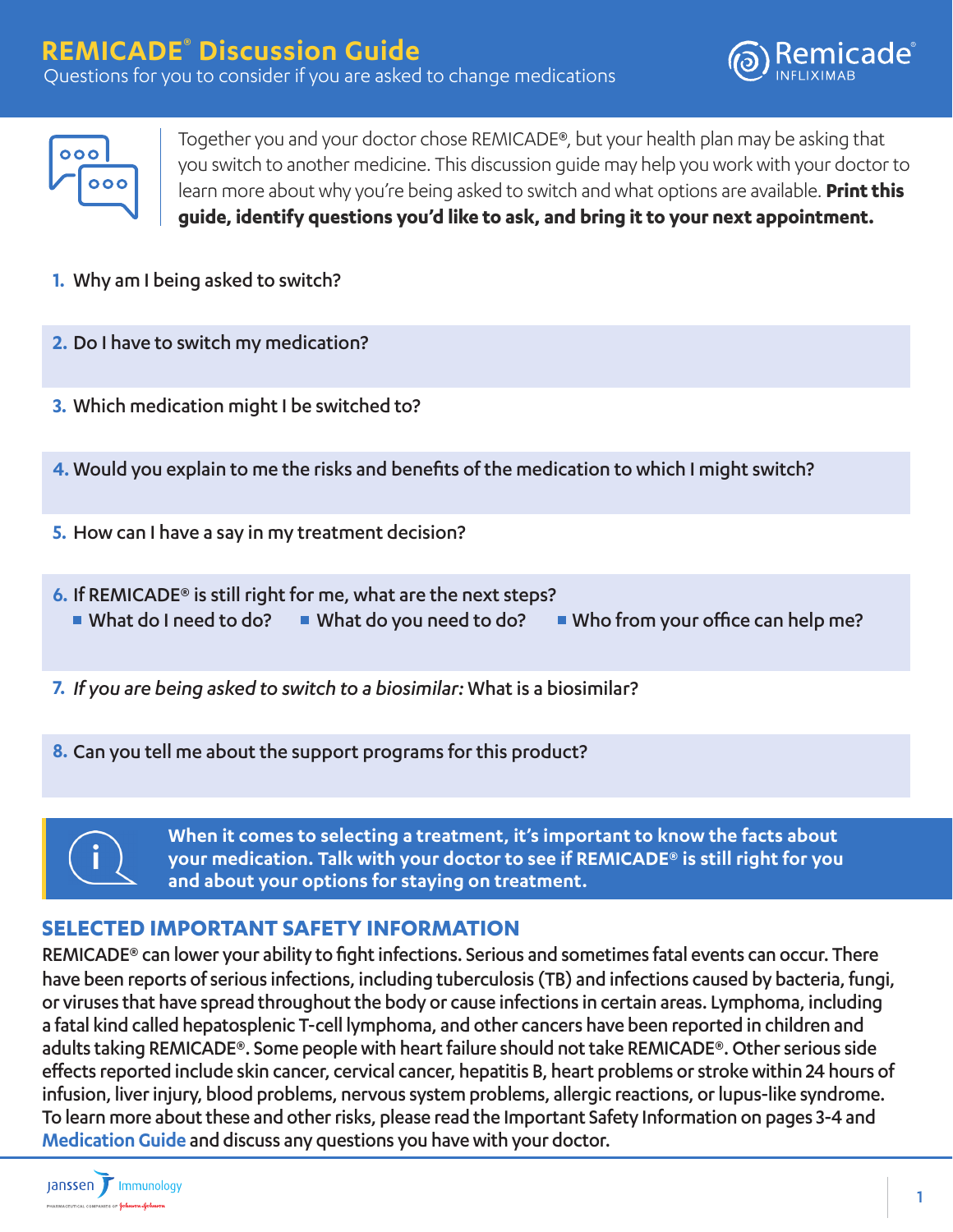# **WHAT CONDITIONS IS REMICADE® USED TO TREAT?**



REMICADE® is a prescription medication used to treat:

# **Crohn's Disease**

• Can reduce signs and symptoms and induce and maintain remission in adult patients with moderately to severely active Crohn's disease who haven't responded well to other therapies

## **Pediatric Crohn's Disease**

• Can reduce signs and symptoms and induce and maintain remission in children (ages 6-17) with moderately to severely active Crohn's disease who haven't responded well to other therapies

#### **Ulcerative Colitis**

• Can reduce signs and symptoms, induce and maintain remission, promote intestinal healing, and reduce or stop the need for steroids in adult patients with moderately to severely active ulcerative colitis who haven't responded well to other therapies

#### **Pediatric Ulcerative Colitis**

• Can reduce signs and symptoms and induce and maintain remission in children (ages 6-17) with moderately to severely active ulcerative colitis who haven't responded well to other therapies

### **Rheumatoid Arthritis**

• Can reduce signs and symptoms, help stop further joint damage, and improve physical function in adult patients with moderately to severely active rheumatoid arthritis, in combination with methotrexate

#### **Psoriatic Arthritis**

• Can reduce signs and symptoms of active arthritis, help stop further joint damage, and improve physical function in adult patients with psoriatic arthritis

# **Ankylosing Spondylitis**

• Can reduce signs and symptoms in adult patients with active ankylosing spondylitis

#### **Plaque Psoriasis**

• Approved for the treatment of adult patients with chronic severe (extensive and/or disabling) plaque psoriasis under the care of a physician who will determine if REMICADE® is appropriate considering other available therapies

# **SELECTED IMPORTANT SAFETY INFORMATION**

REMICADE® can lower your ability to fight infections. Serious and sometimes fatal events can occur. There have been reports of serious infections, including tuberculosis (TB) and infections caused by bacteria, fungi, or viruses that have spread throughout the body or cause infections in certain areas. Lymphoma, including a fatal kind called hepatosplenic T-cell lymphoma, and other cancers have been reported in children and adults taking REMICADE®. Some people with heart failure should not take REMICADE®. Other serious side effects reported include skin cancer, cervical cancer, hepatitis B, heart problems or stroke within 24 hours of infusion, liver injury, blood problems, nervous system problems, allergic reactions, or lupus-like syndrome. To learn more about these and other risks, please read the Important Safety Information on pages 3-4 and **[Medication Guide](http://www.janssenlabels.com/package-insert/product-patient-information/REMICADE-medication-guide.pdf)** and discuss any questions you have with your doctor.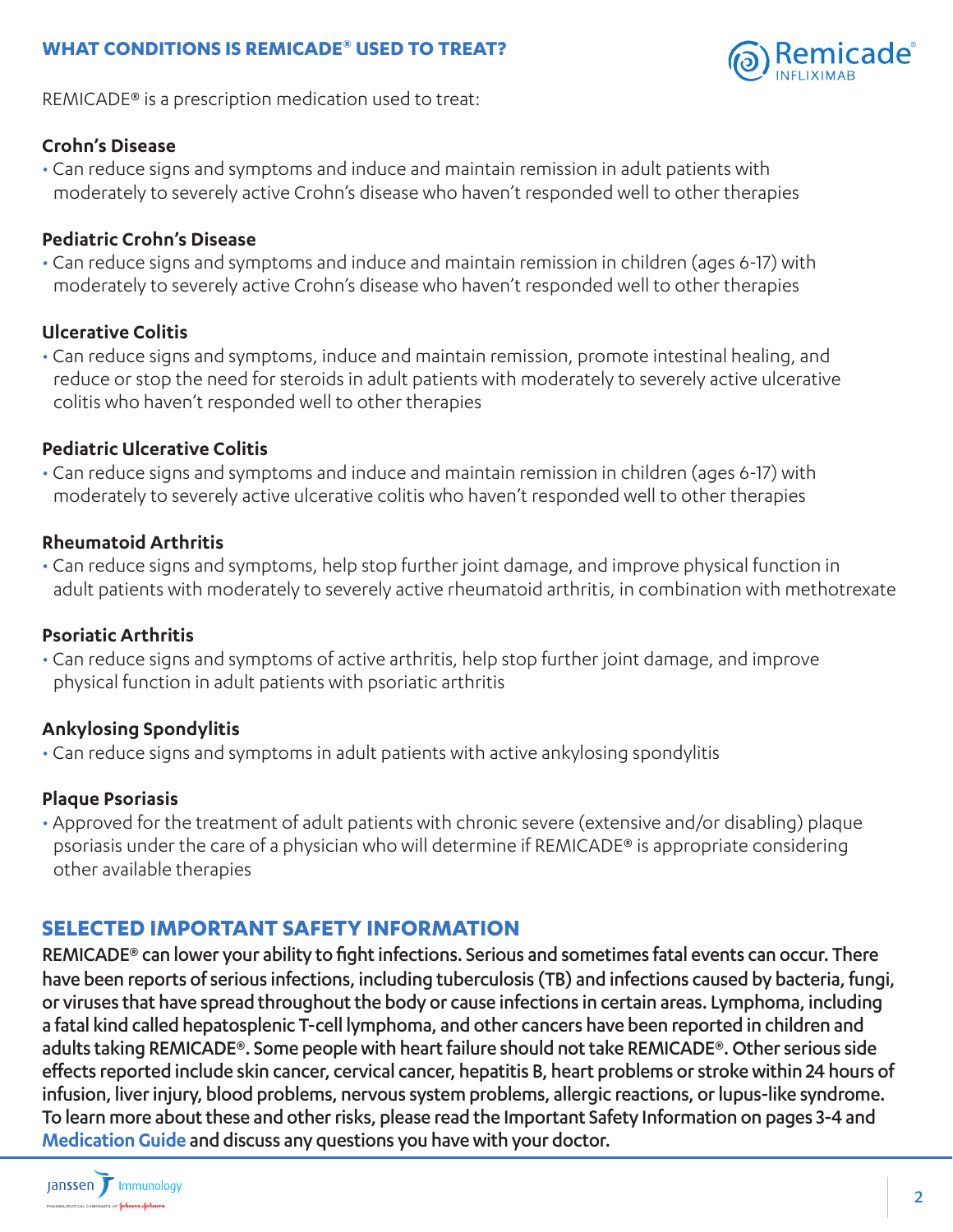### **IMPORTANT SAFETY INFORMATION**



Only your doctor can recommend a course of treatment after checking your health condition. REMICADE® (infliximab) can cause serious side effects such

as lowering your ability to fight infections. **Some patients, especially those 65 years and older, have had serious infections which include tuberculosis (TB) and infections caused by viruses, fungi, or bacteria that have spread throughout the body or caused infections in certain areas (such as skin). Some of these infections have been fatal. Your doctor should monitor you closely for signs and symptoms of TB during treatment with REMICADE®.**

**Unusual cancers have been reported in children and teenage patients taking tumor necrosis factor (TNF) blocker medicines. Hepatosplenic T-cell lymphoma, a rare form of fatal lymphoma, has occurred mostly in male teenagers or young men with Crohn's disease or ulcerative colitis who were taking REMICADE® and azathioprine or 6-mercaptopurine.** For children and adults taking TNF blockers, including REMICADE®, the chances of getting lymphoma or other cancers may increase. You should discuss any concerns about your health and medical care with your doctor.

# **It is not known if REMICADE® is safe and effective in children under 6 years of age.**

# **What should I tell my doctor before I take REMICADE®?**

You should let your doctor know if you have or ever had any of the following:

- Tuberculosis (TB) or have been near someone who has TB. Your doctor will check you for TB with a skin test. If you have latent (inactive) TB, you will begin TB treatment before you start REMICADE®.
- Lived in a region where certain fungal infections like histoplasmosis, coccidioidomycosis, or blastomycosis are common.
- Infections that keep coming back, have diabetes or an immune system problem.
- Any type of cancer or a risk factor for developing cancer, for example, chronic obstructive pulmonary disease (COPD) or had phototherapy for psoriasis.
- Heart failure or any heart condition. Many people with heart failure should not take REMICADE®.
- Hepatitis B virus (HBV) infection or think you may be a carrier of HBV. Your doctor will test you for HBV.
- Nervous system disorders (like multiple sclerosis or Guillain-Barré syndrome).

Also tell your doctor if you:

- Use the medicines Kineret (anakinra), Orencia (abatacept) or Actemra (tocilizumab) or other medicines called biologics used to treat the same problems as REMICADE®.
- Are pregnant, plan to become pregnant, are breast-feeding or plan to breastfeed, or have a baby and were using REMICADE® during your pregnancy. Tell your baby's doctor about your REMICADE® use. If your baby receives a live vaccine within 6 months after birth, your baby may develop infections with serious complications that can lead to death.
- Recently received or are scheduled to receive a vaccine. Adults and children taking REMICADE® should not receive live vaccines or treatment with a weakened bacteria (such as BCG for bladder cancer) while taking REMICADE®.

**Please read additional Important Safety Information on page 4 and the [Medication Guide](http://www.janssenlabels.com/package-insert/product-patient-information/REMICADE-medication-guide.pdf) and discuss any questions you have with your doctor.**